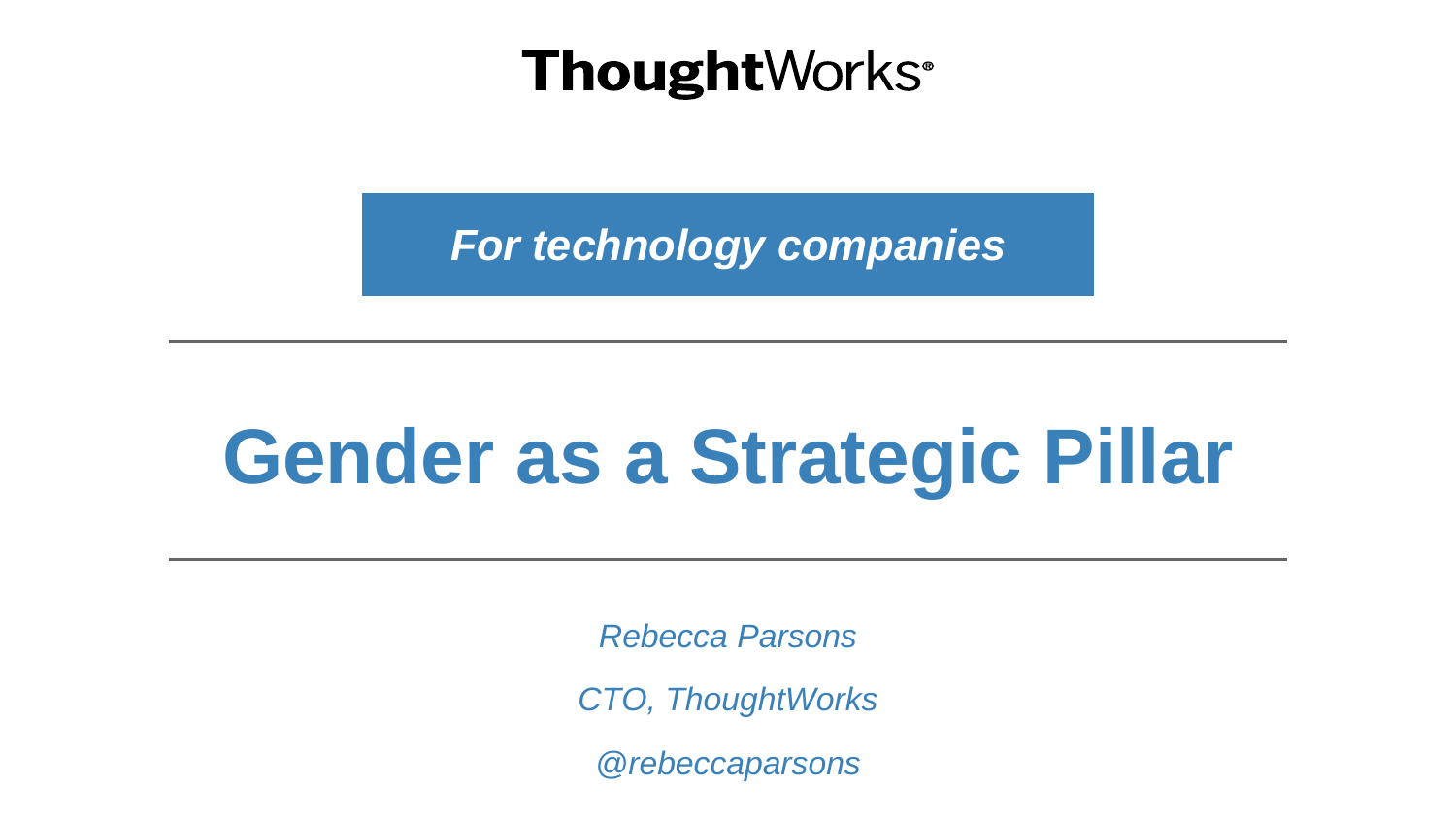Hypothesis: Software development, as a fundament problem solving activity, benefits from having diverse development teams. Therefore, technology companies benefit from having a diverse organization.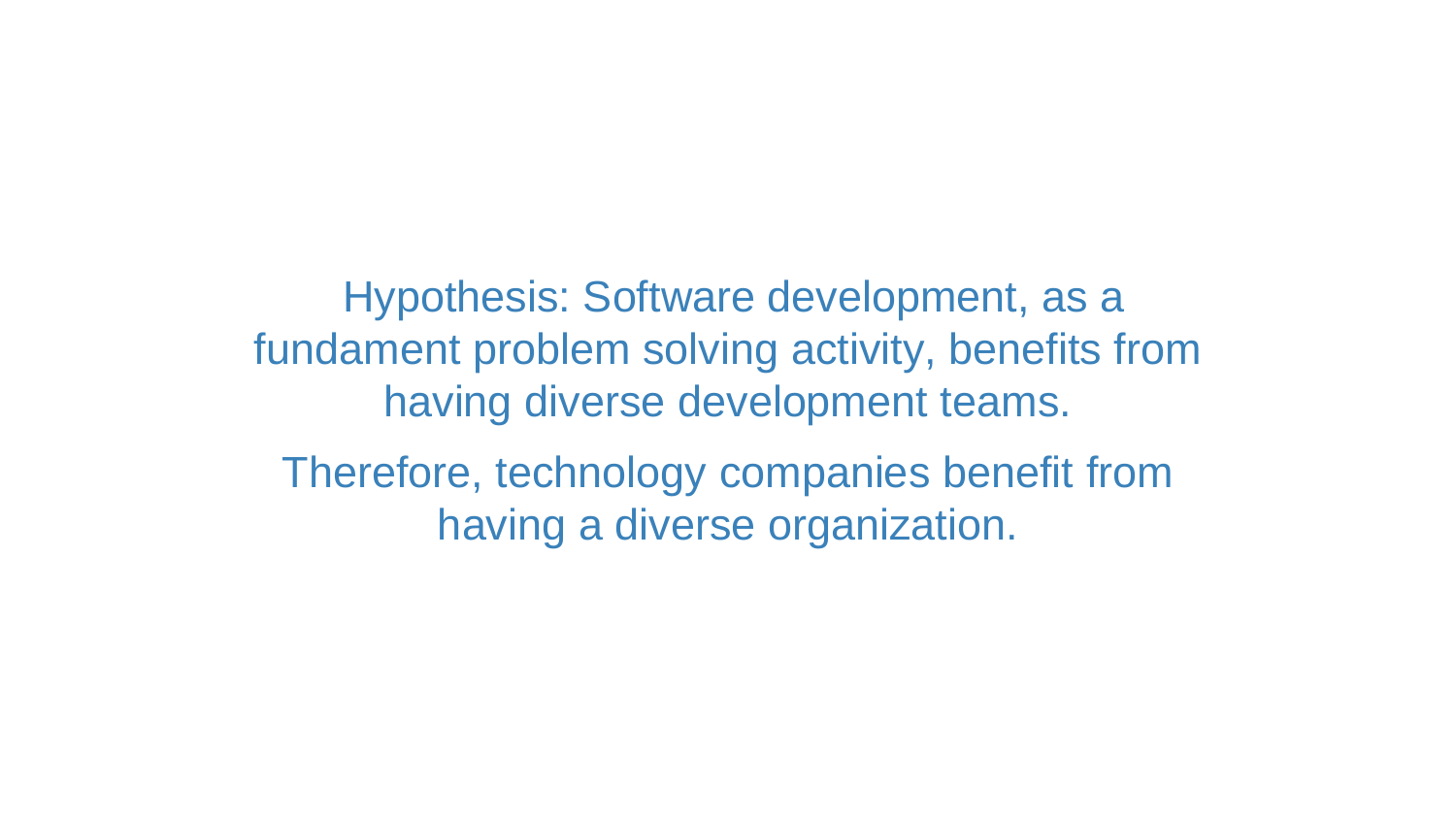*Exploiting this diversity requires strategies for balancing efficiency and effectiveness.*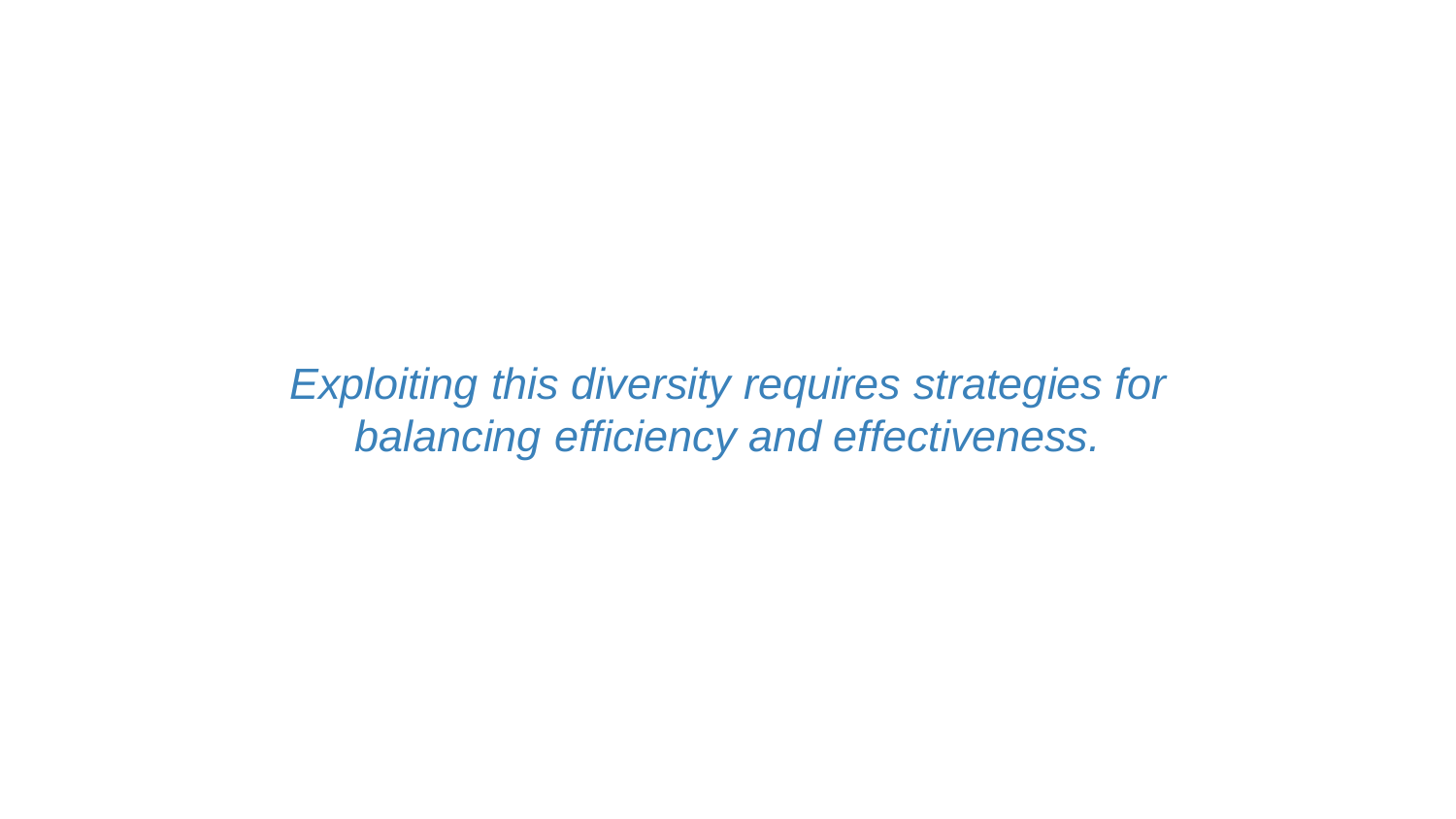*Exploiting this diversity also requires strategies for balancing short-, medium-, and long term business benefits.*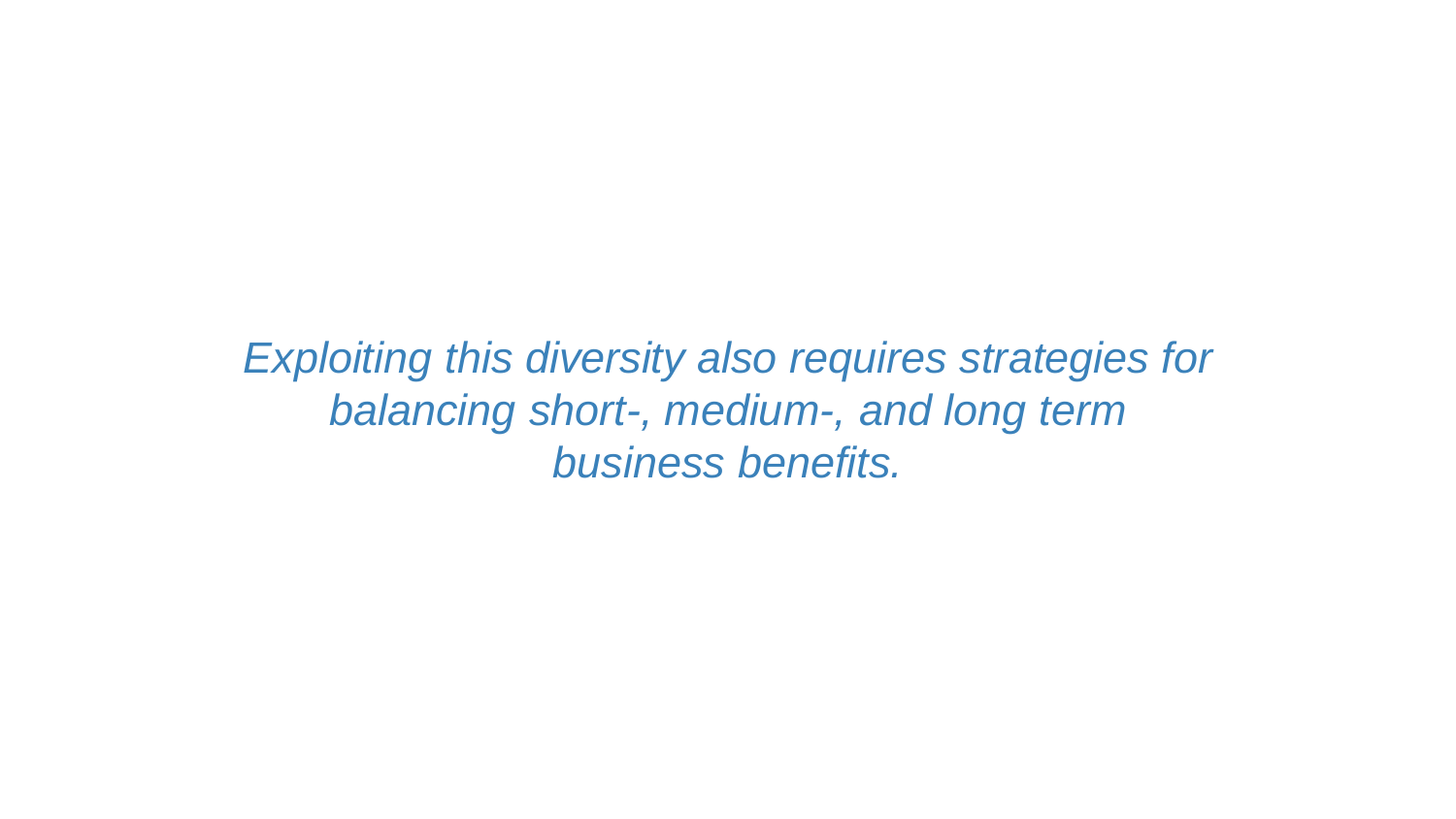*But why should diversity make a difference for technology companies?*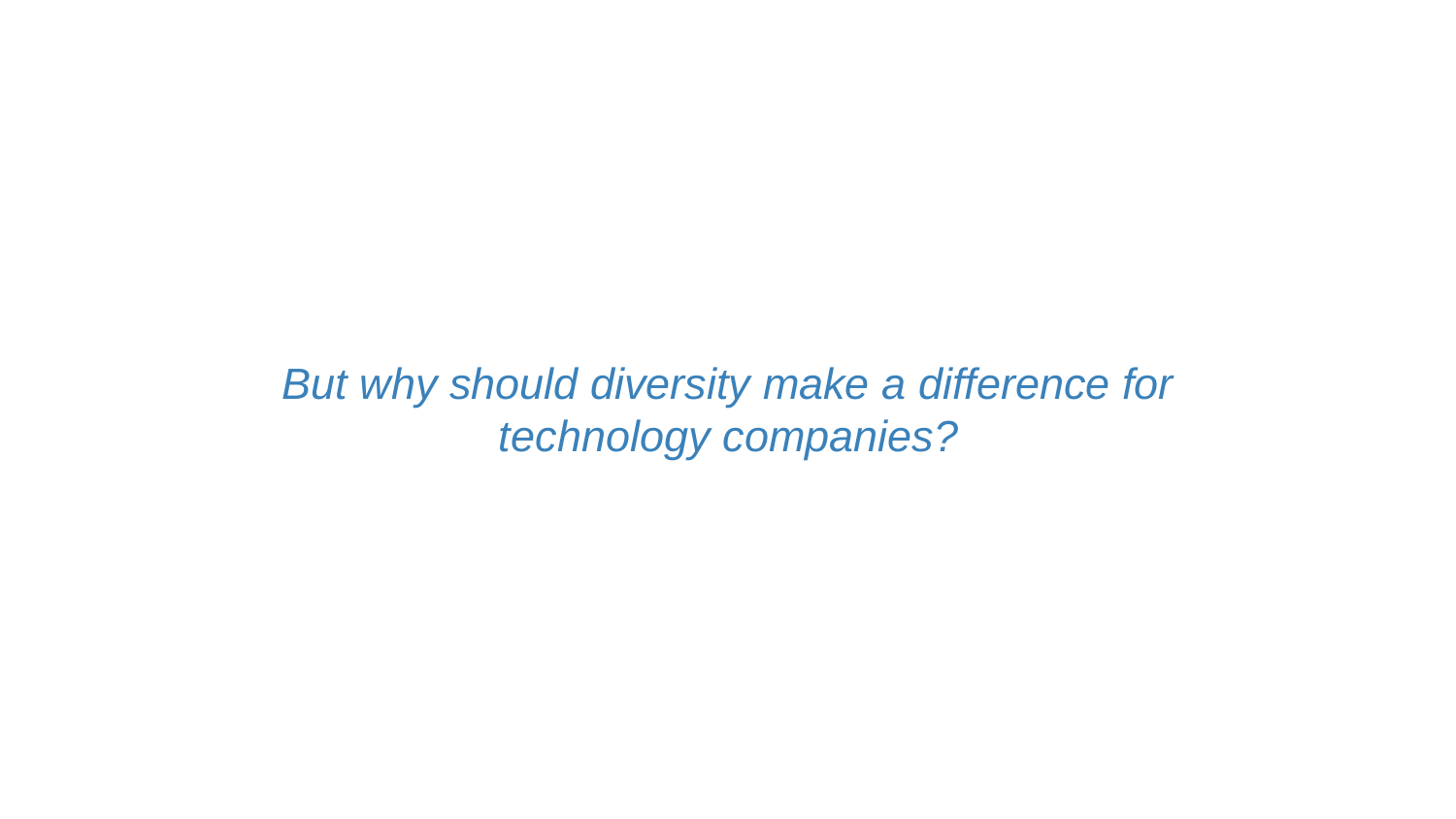### **Diversity: Where does it matter?**

*Or perhaps where doesn't it matter*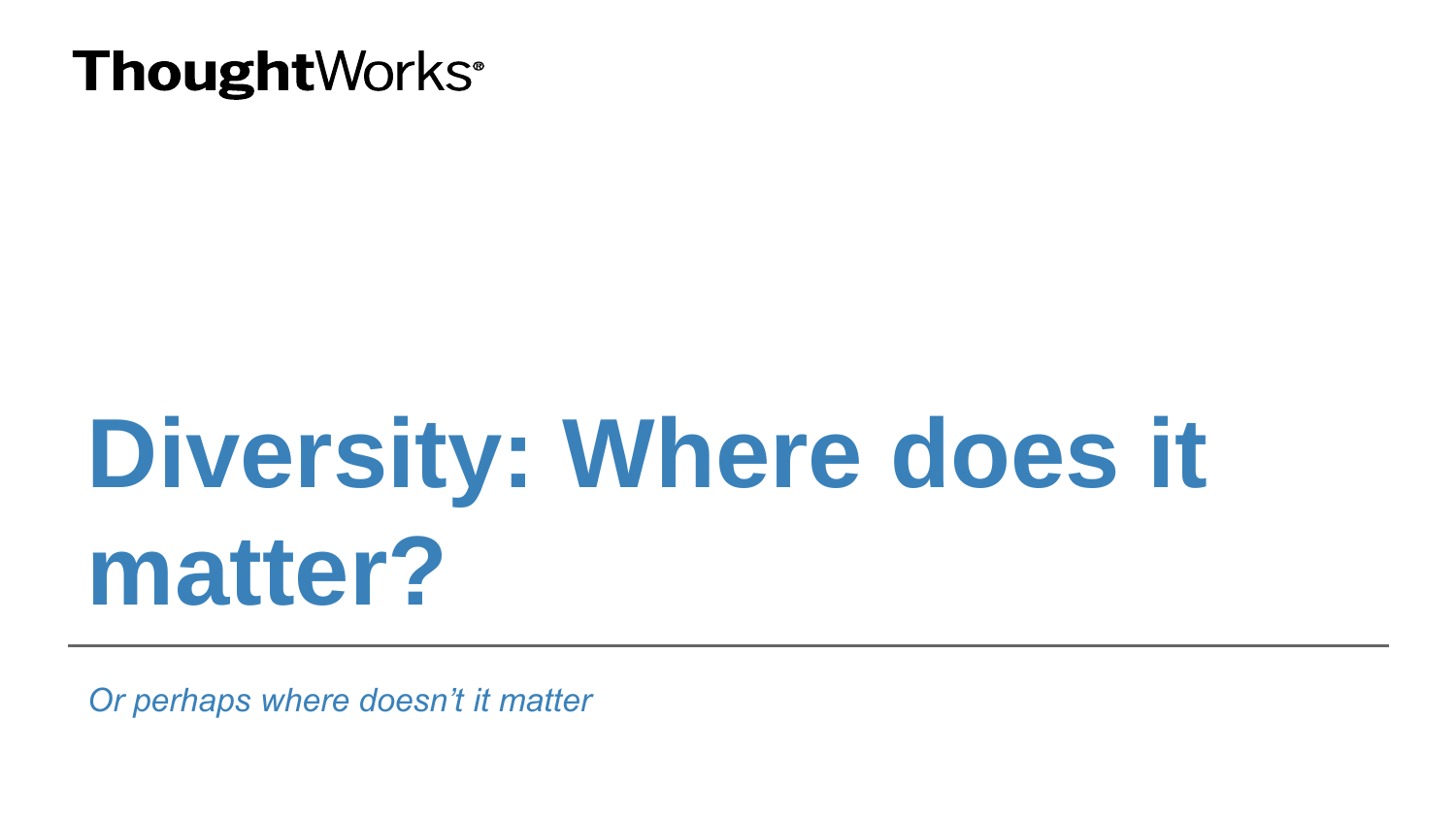#### **Across organizations**

- o Different roles
- Product visioning
- Requirements elicitation
- Problem solving
- Coaching and mentoring
- External voices
- Not just "people" roles
- Preferably not your diversity champion •
- **❖ Board and management**
- Vision setting
- Planning
- Decision making
- Risk assessment
- Performance evaluation
- Risk taking
- Modeling behavior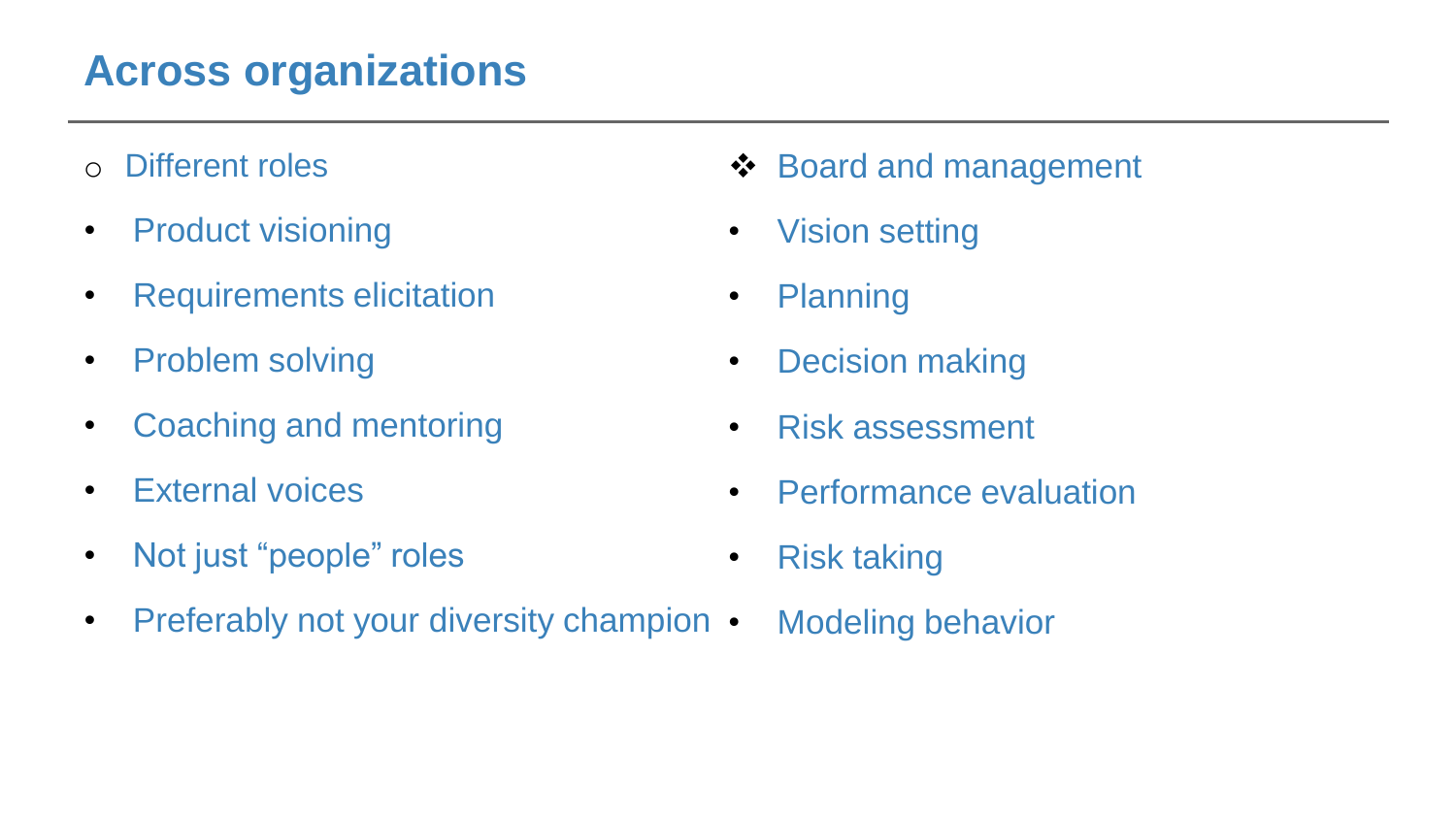## **Diversity: Why does it matter?**

*Not just because everyone is talking about it…*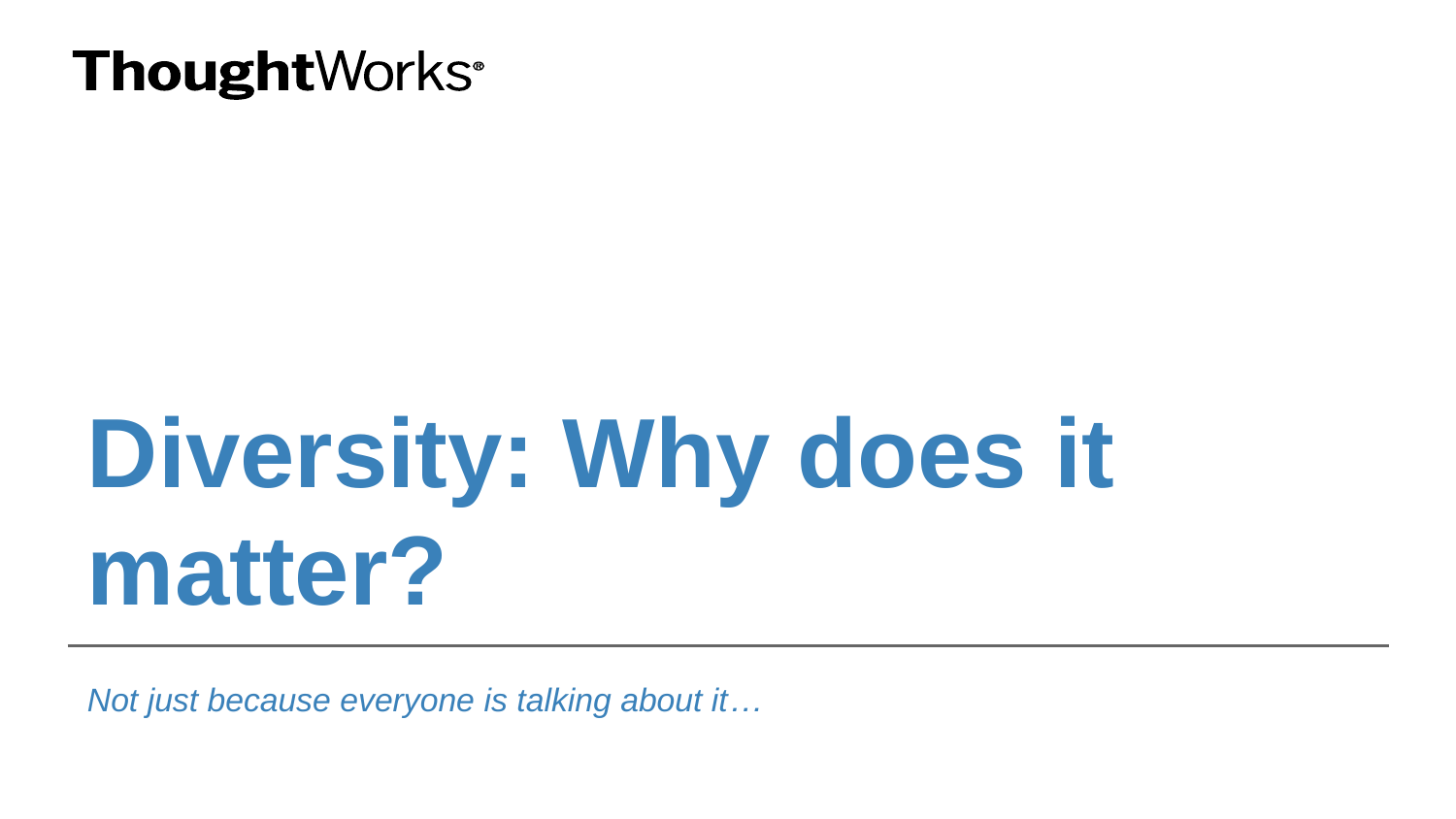**Two Very Different Reasons**

❏The business case

#### ❏Because it's the right thing to do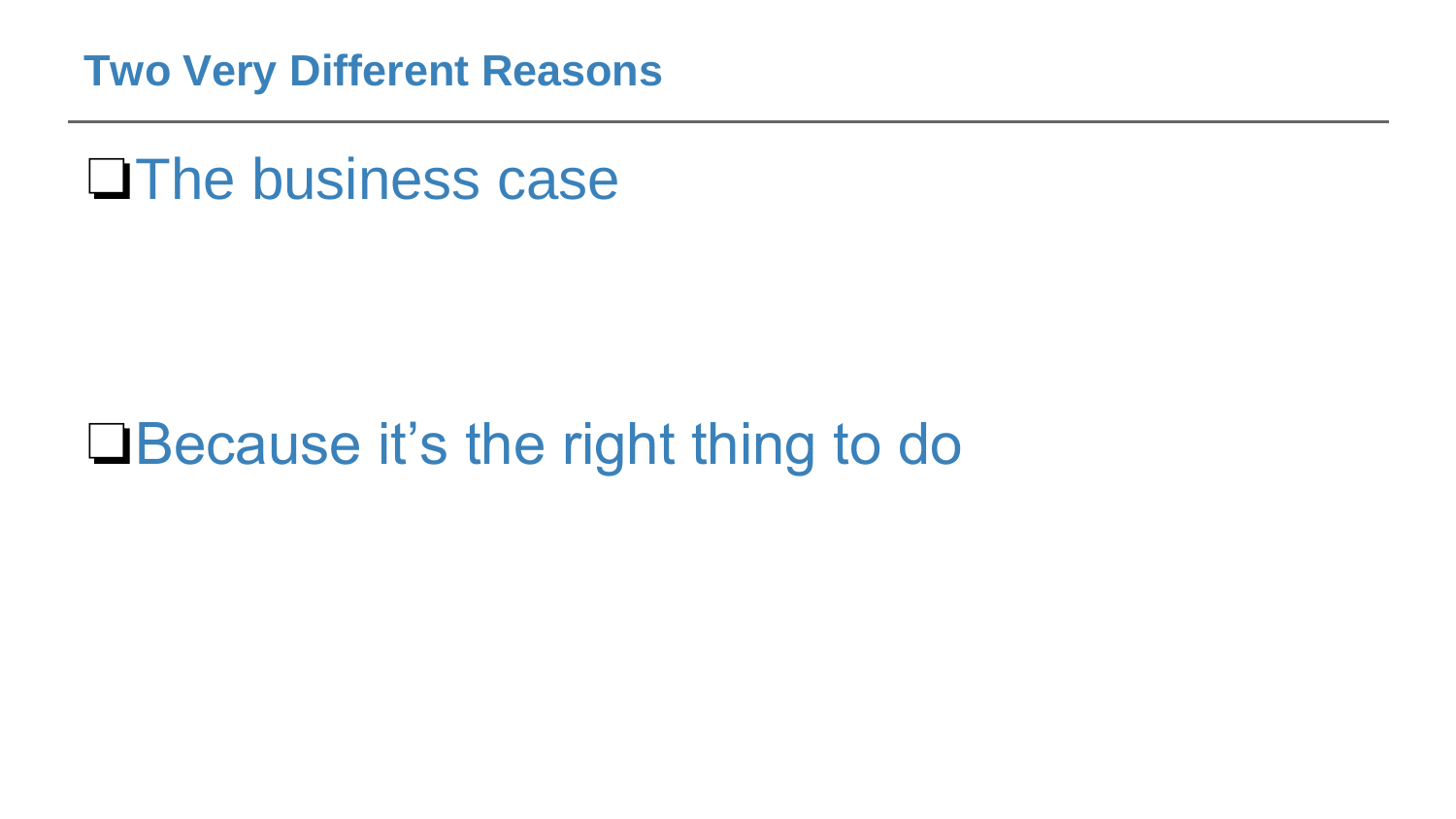### **The Business Case**

*It's actually quite well documented (at least for gender)*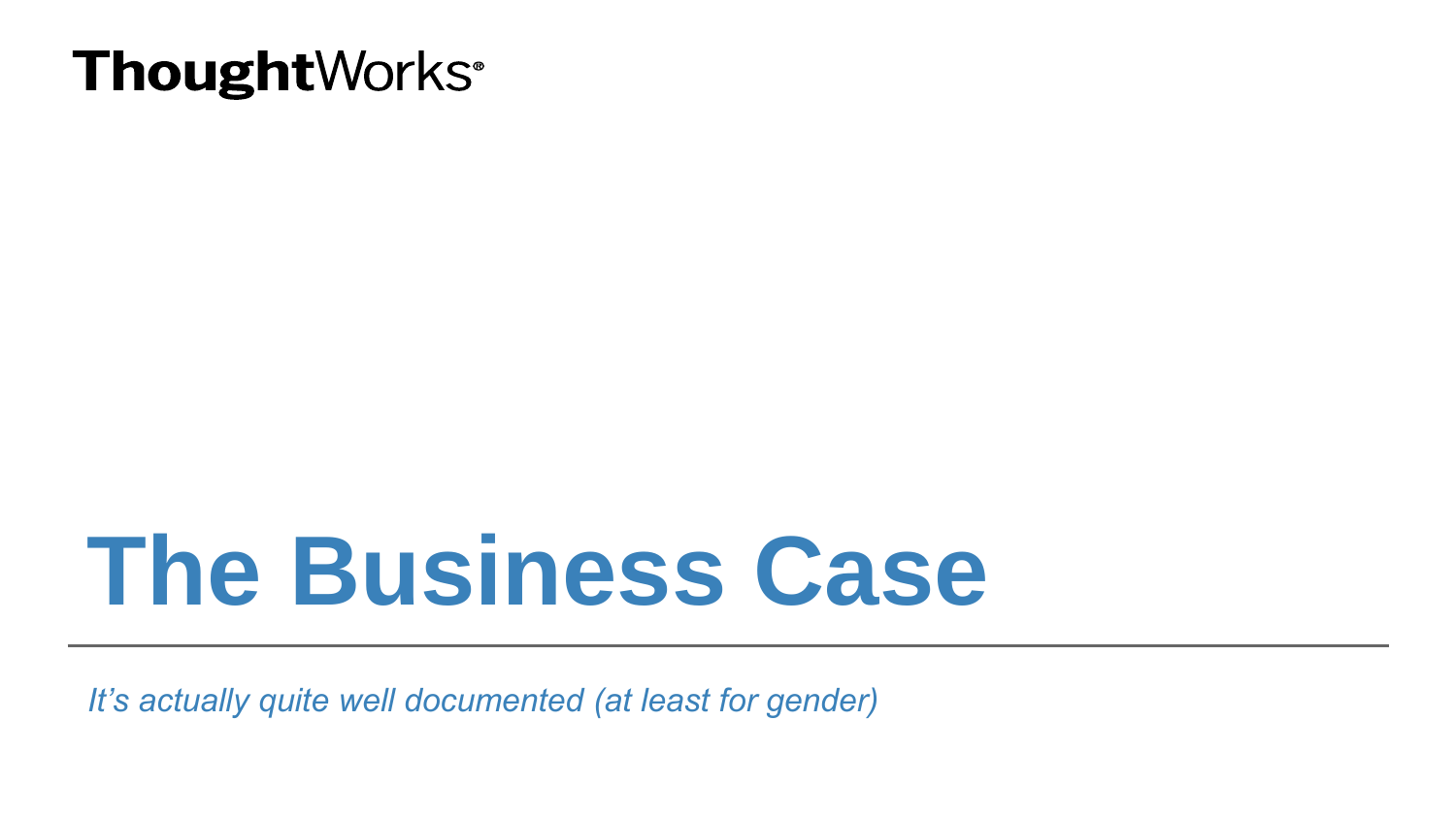**Studies show (mostly for gender)….**

Better business results, particularly in times of uncertainty

Better products

Better functioning teams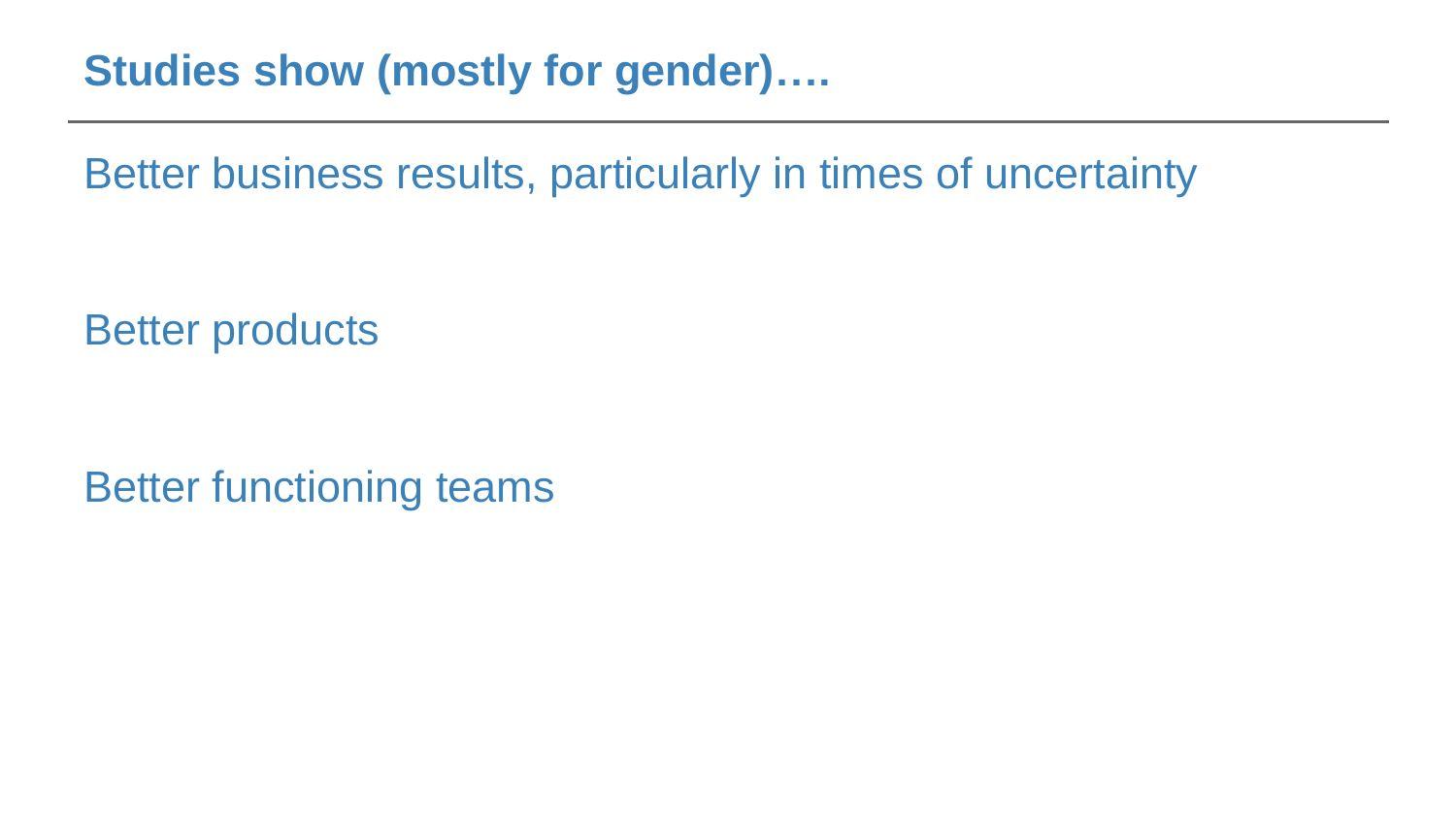# **There's even a proof for problem solving!**

*Scott Page – The Difference: How The Power of Diversity Creates Better Groups, Firms, Schools and Societies*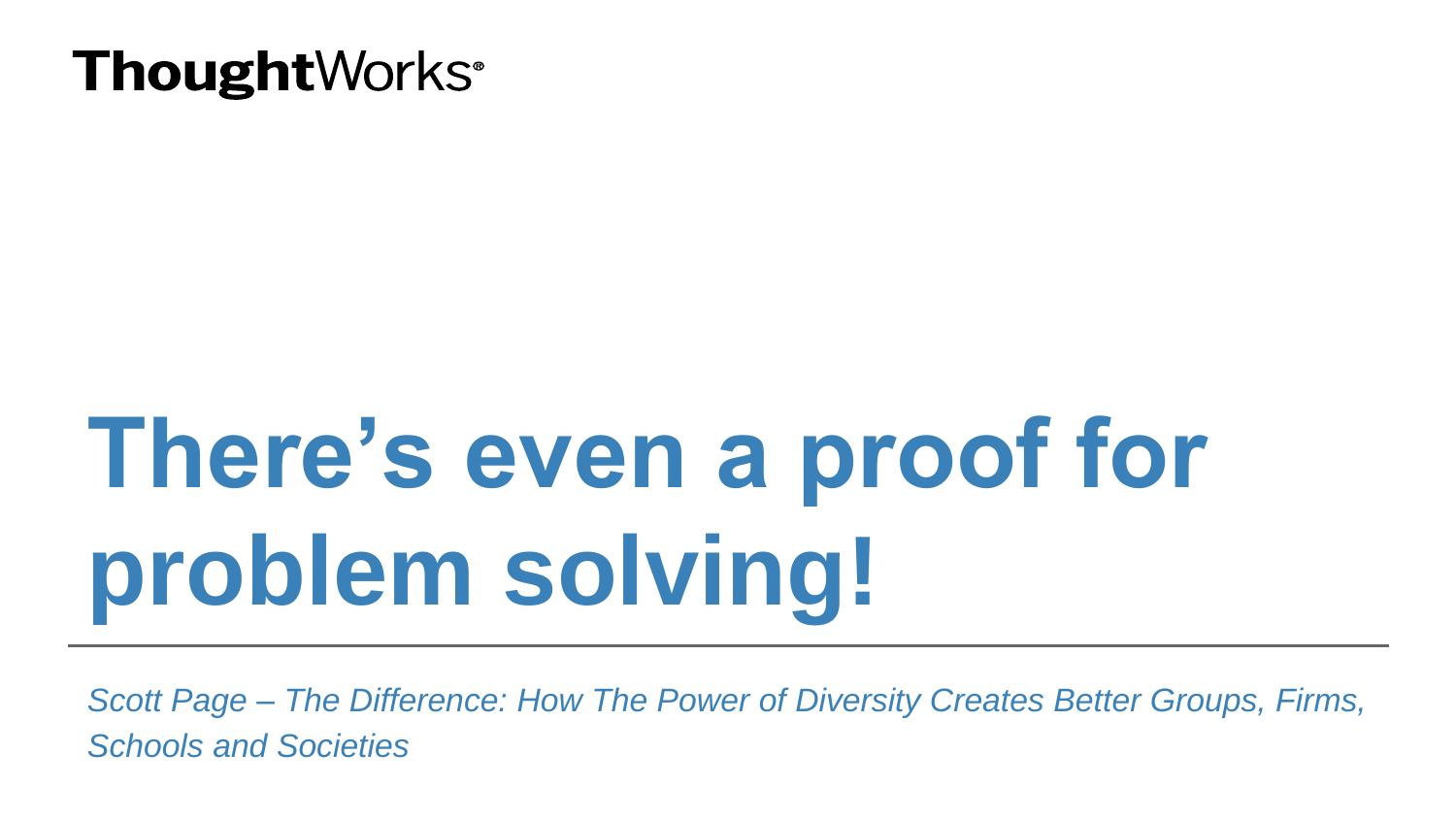# **It's the Right Thing To Do**

*Not just because everyone is talking about it…*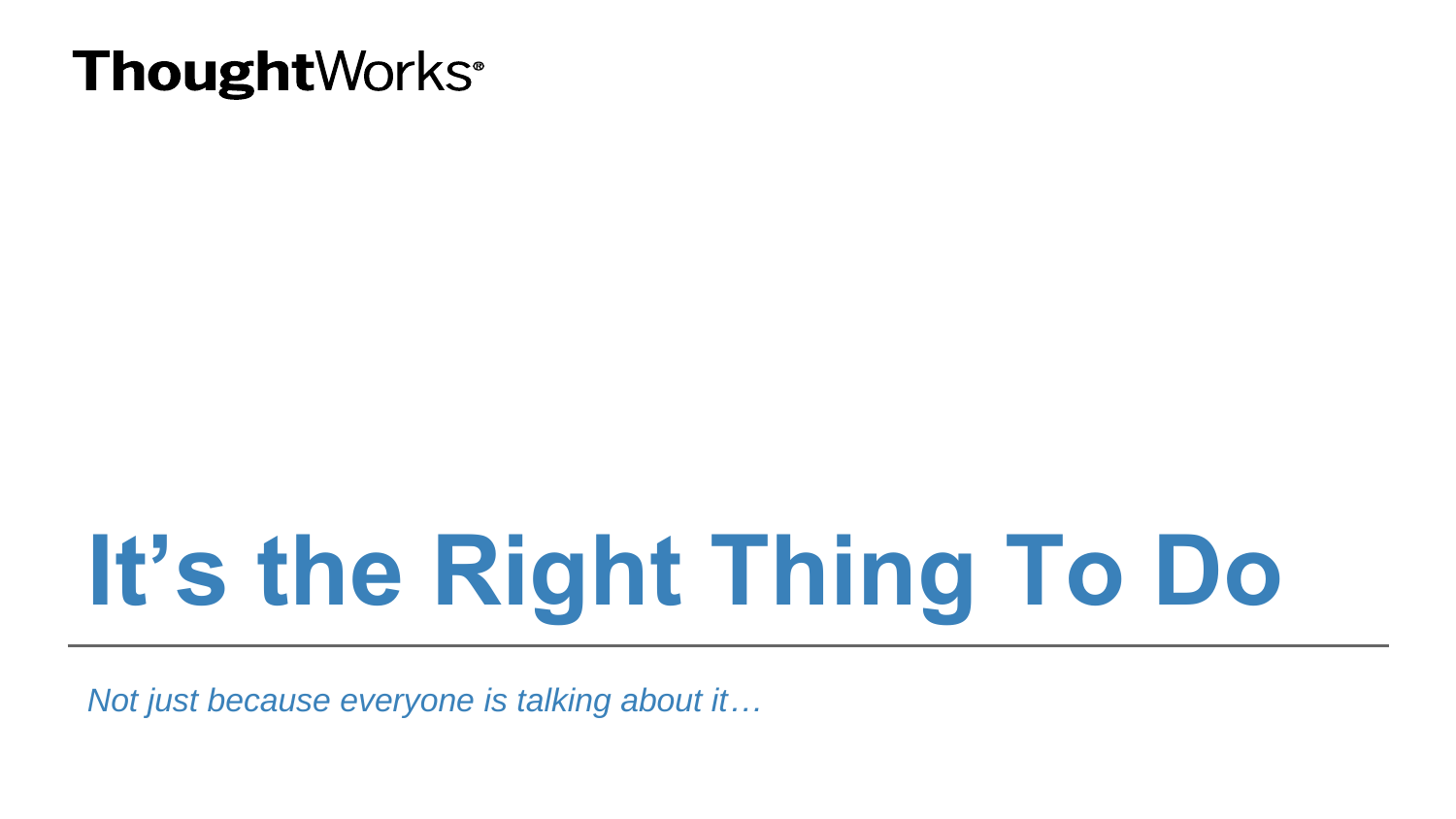*Standard line: we're a meritocracy. Everyone who*  wants to be in tech is in tech. The rest just don't *want to be.*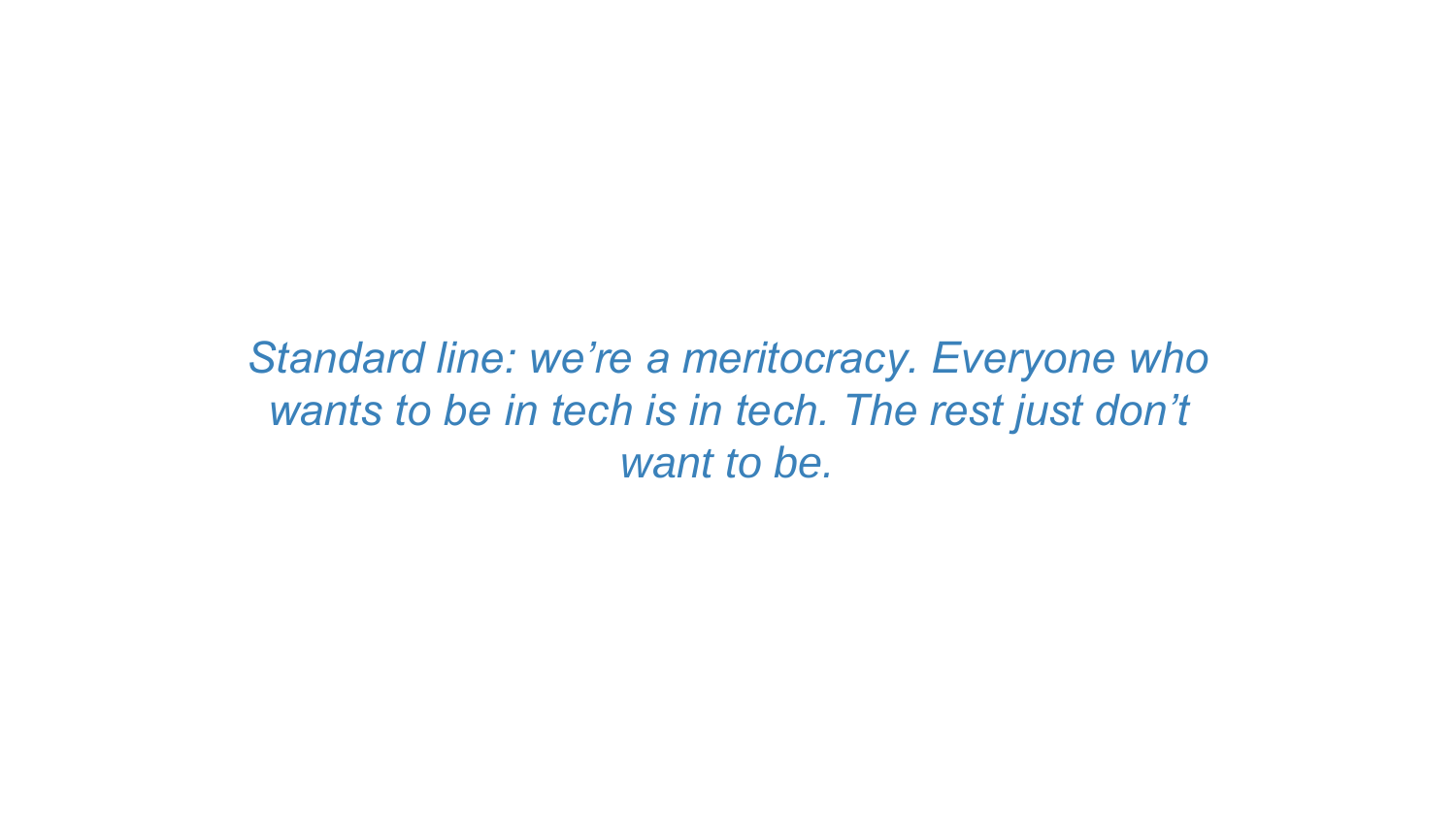*If there's nothing stopping people from being in tech, why do they leave at such a higher rate?*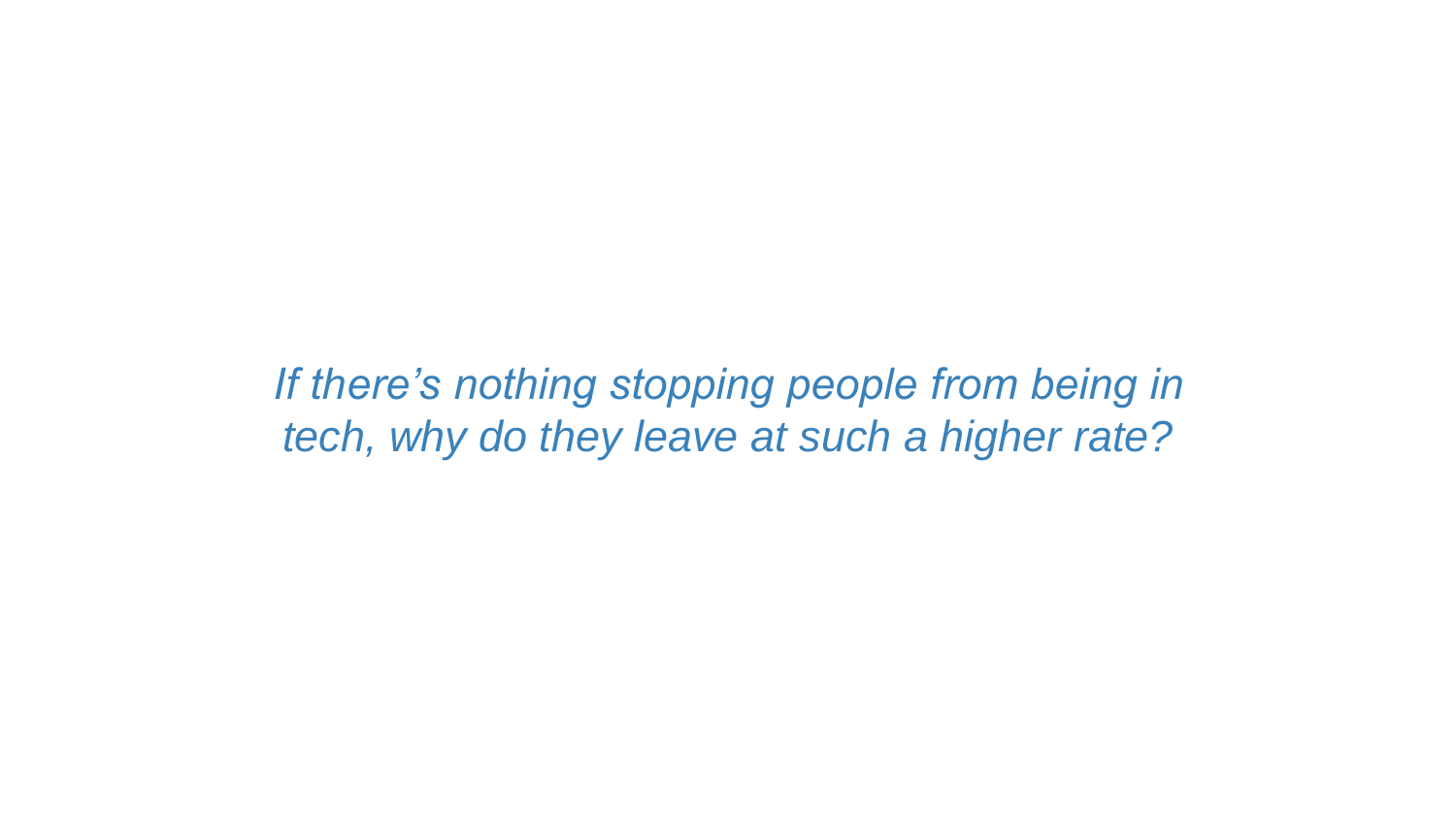*If it's a meritocracy, why are the figures for advancement, VC funding, salary, and hiring so skewed?*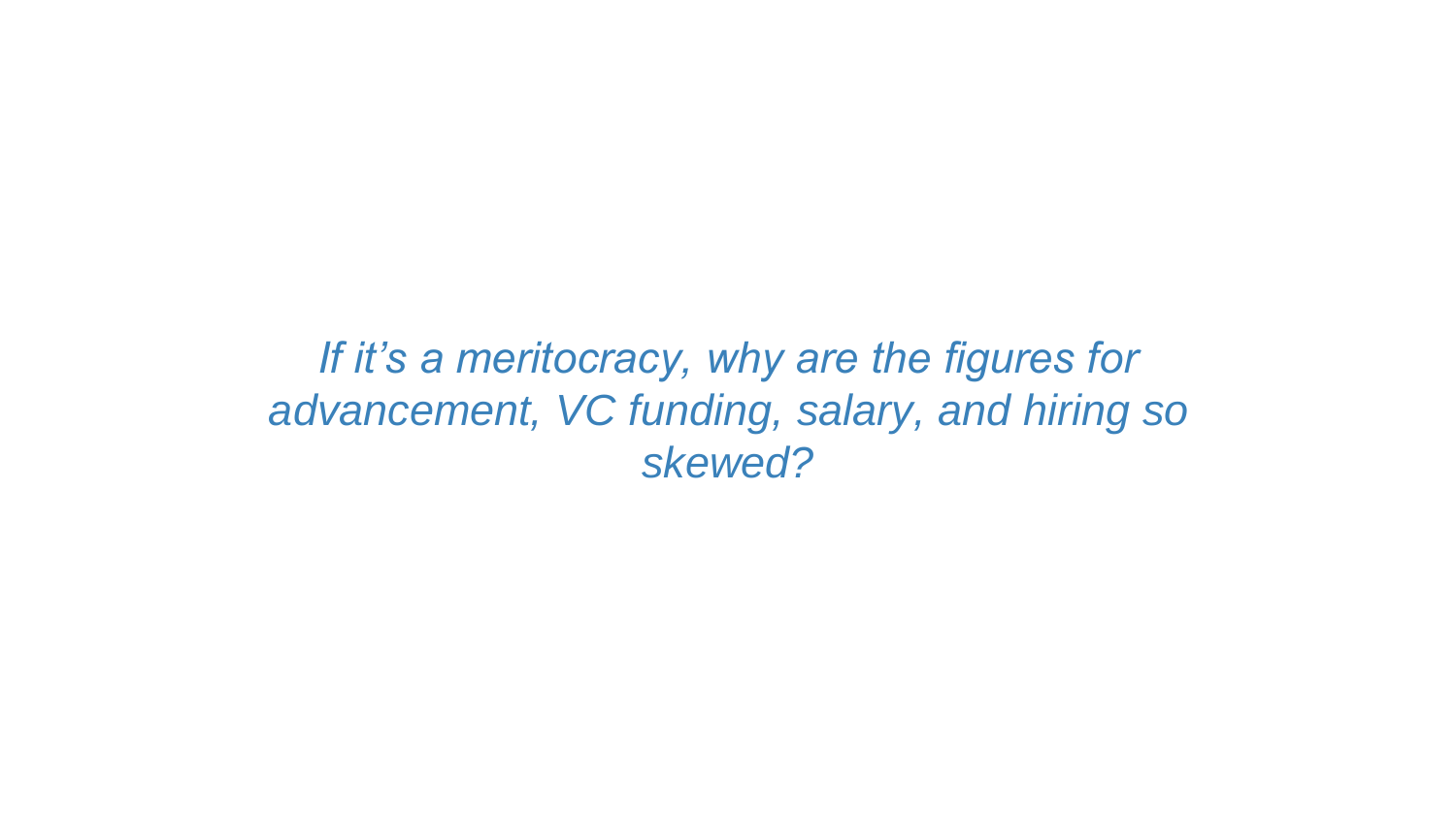## **Diversity: How To Achieve It?**

*You just can't will it to happen*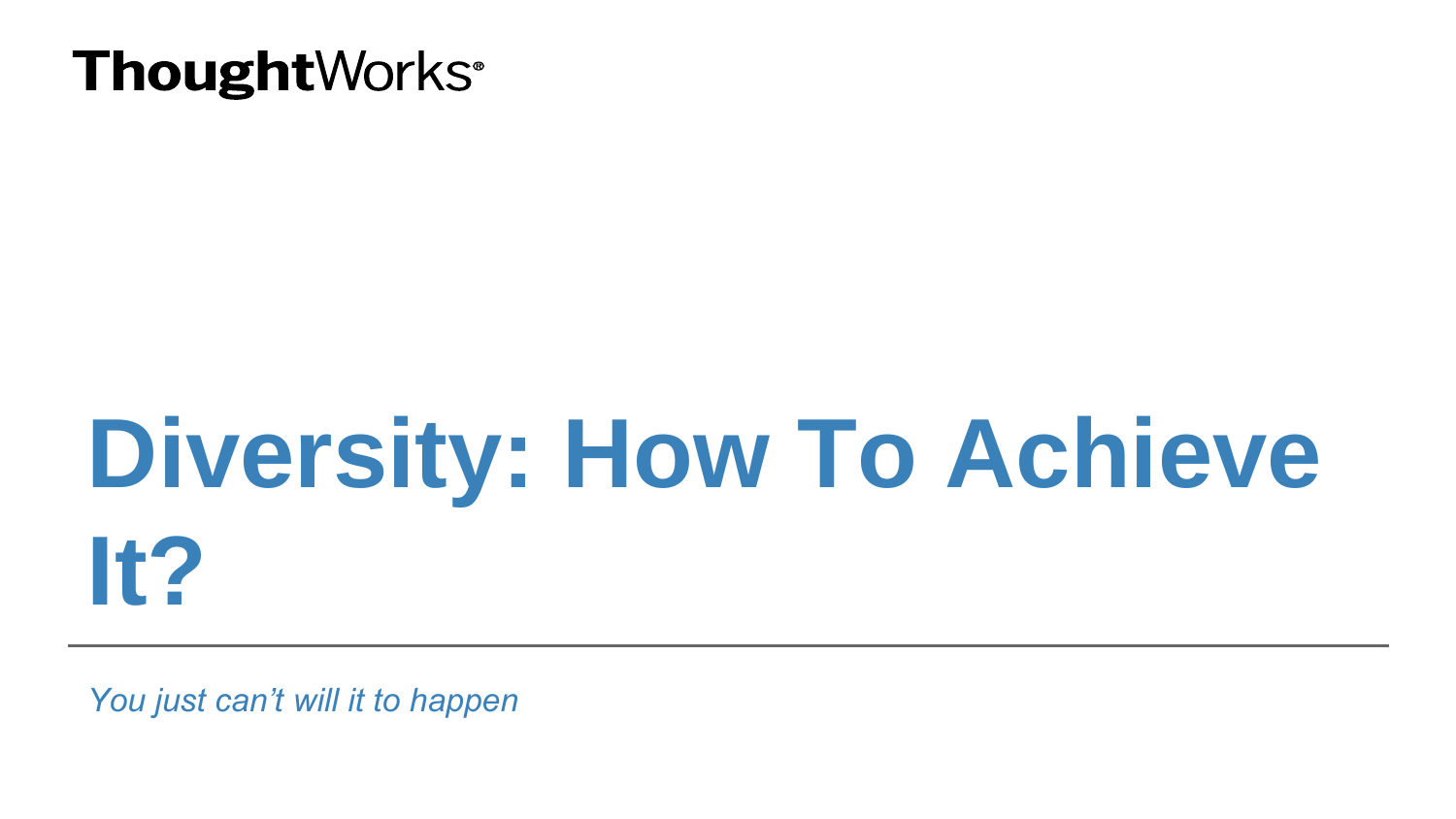#### *It's not just recruiting, but also retaining and advancing*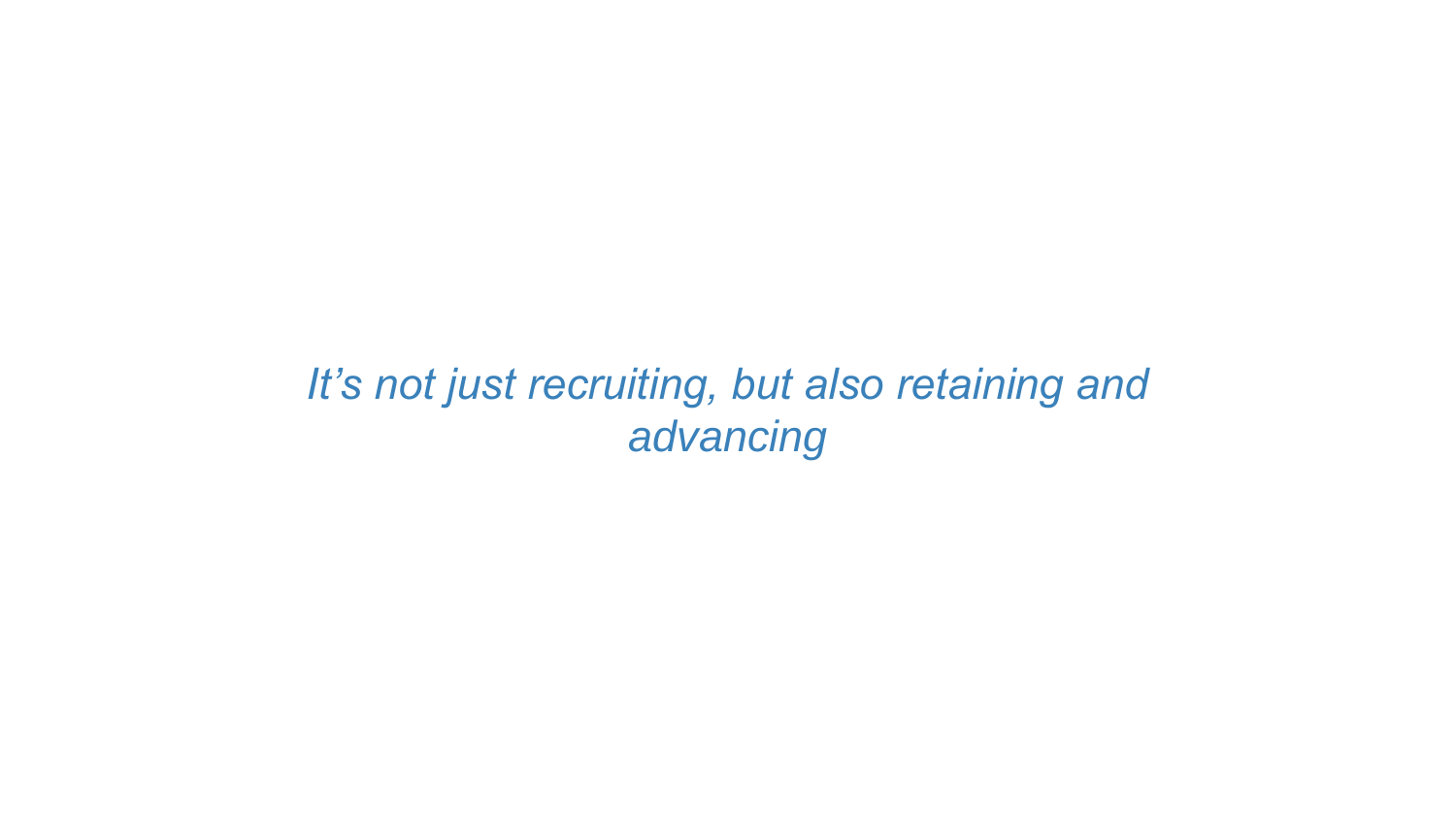

Don't keep looking in the same places

Watch out for "culture" bias

Consider different degrees and training programs

Be careful about who interviews and how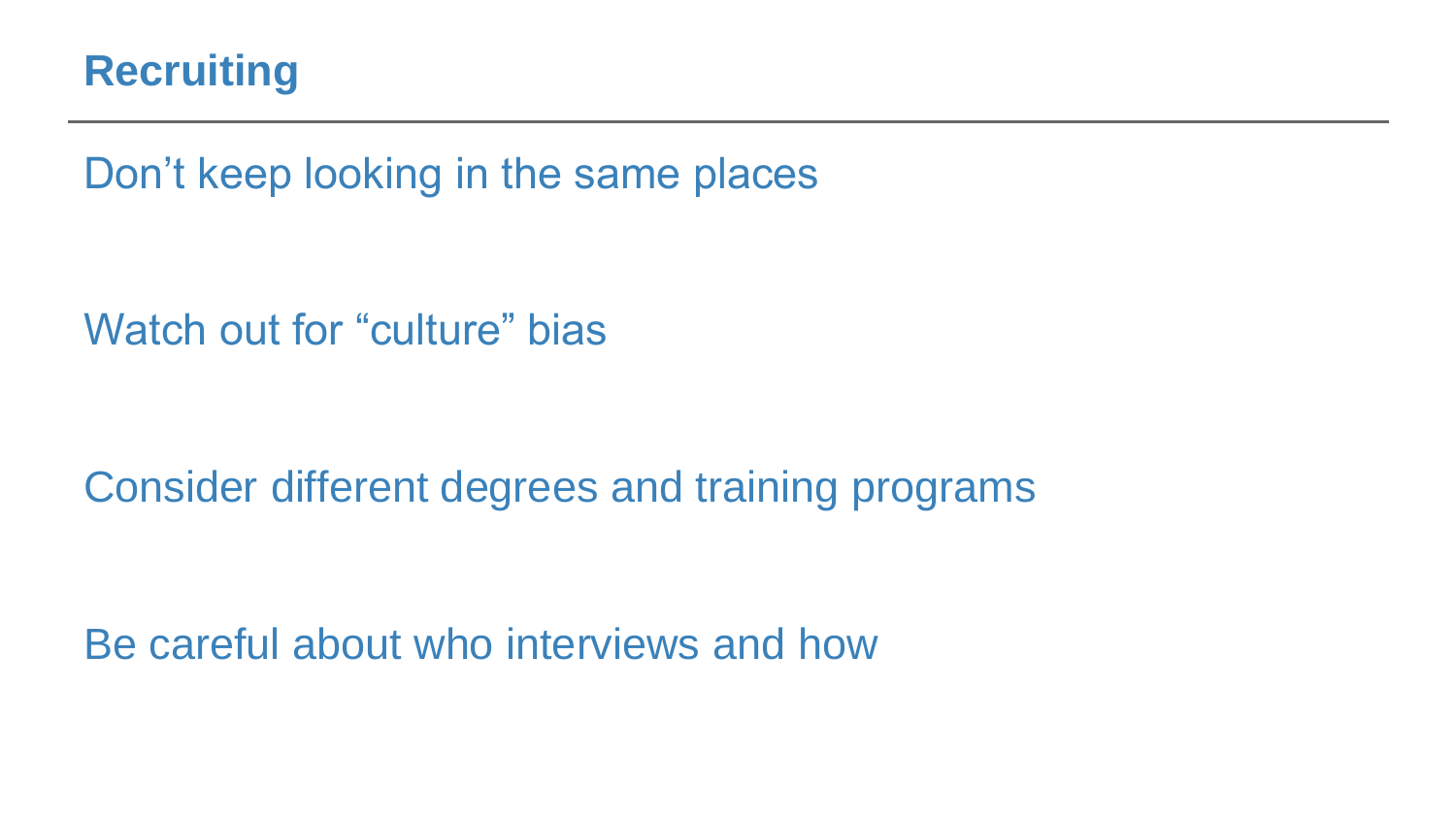

Watch out for your culture

All people have to feel safe, including men

Don't protect people who disrupt the culture

Invest in people (both technical training and diversity training)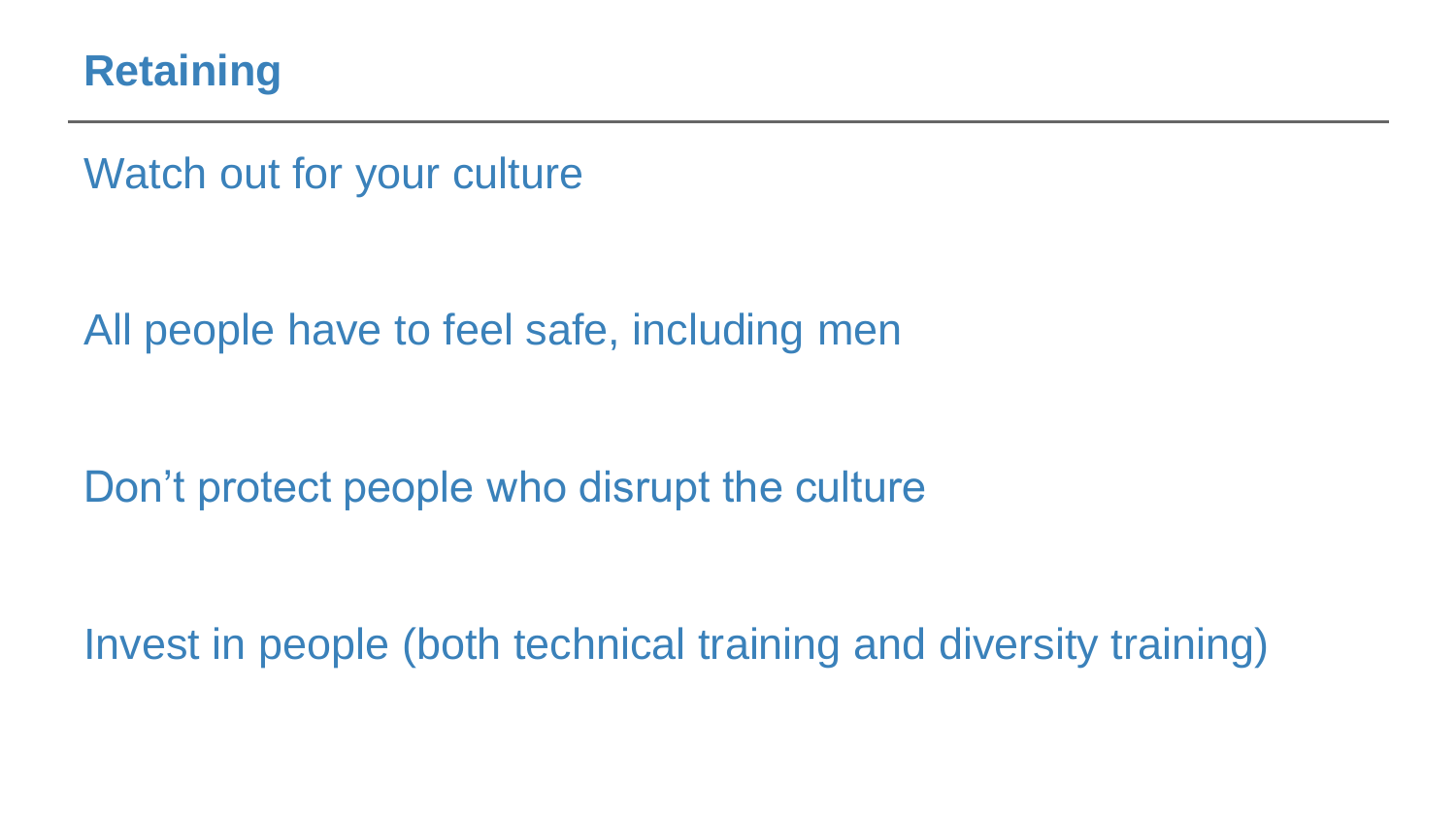

Be deliberate about diverse pools

Invest to ensure you have the talent later

Track it, but do something with the numbers

Balance the business imperatives across short and medium term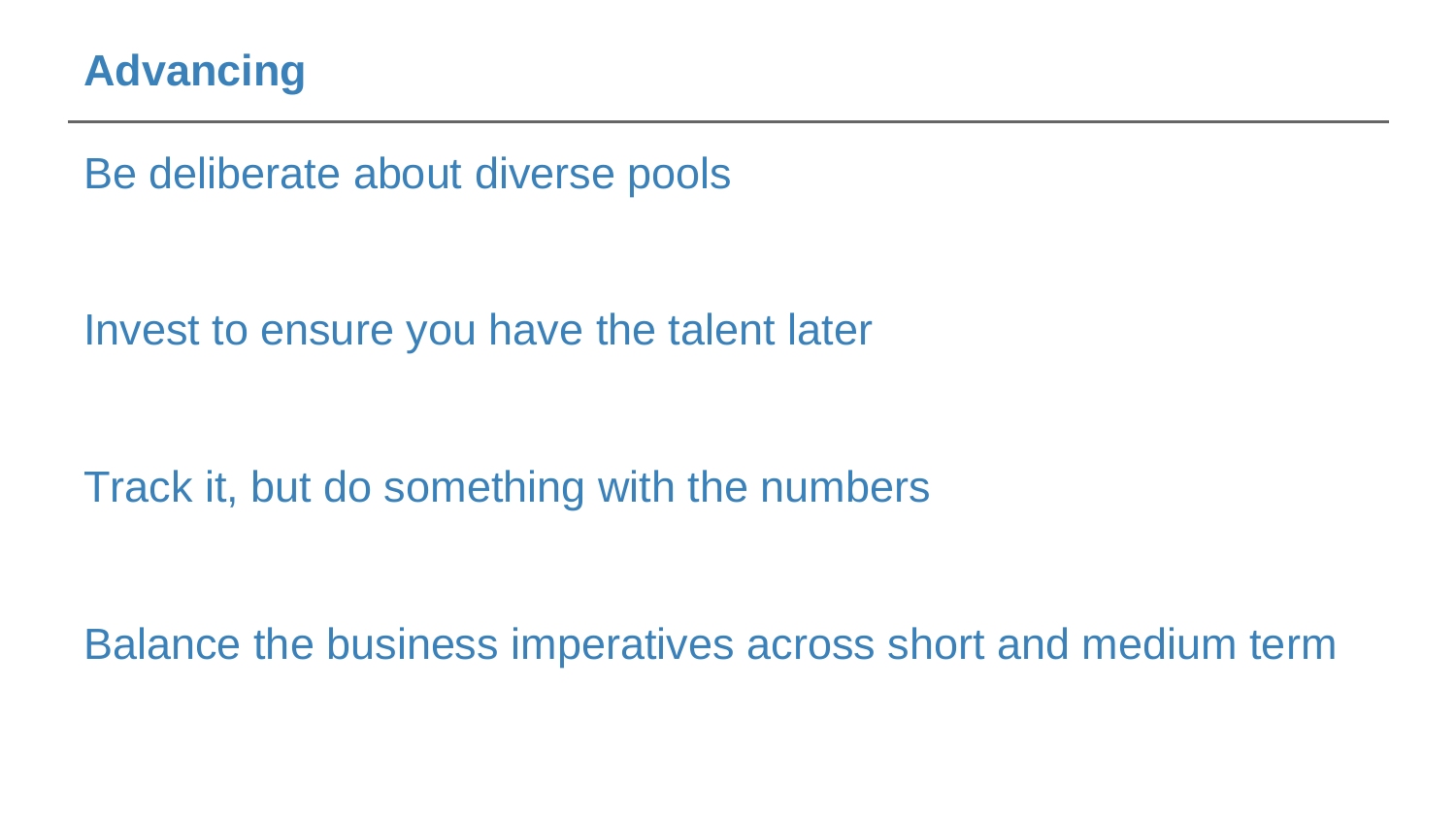#### *It is important to start early, rather than trying to catch up.*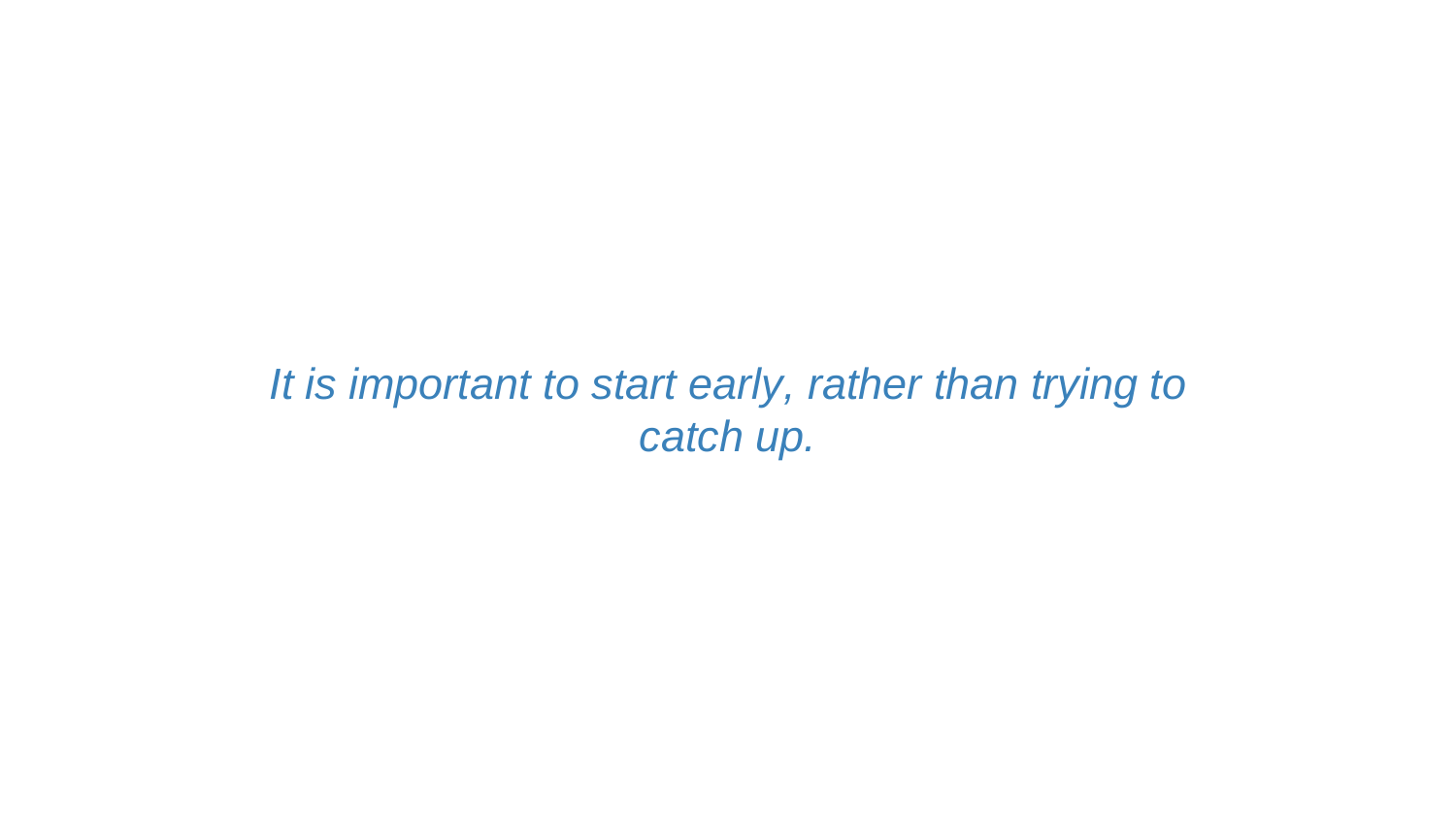*It takes sustained focus and attention – and it's way too easy to backslide*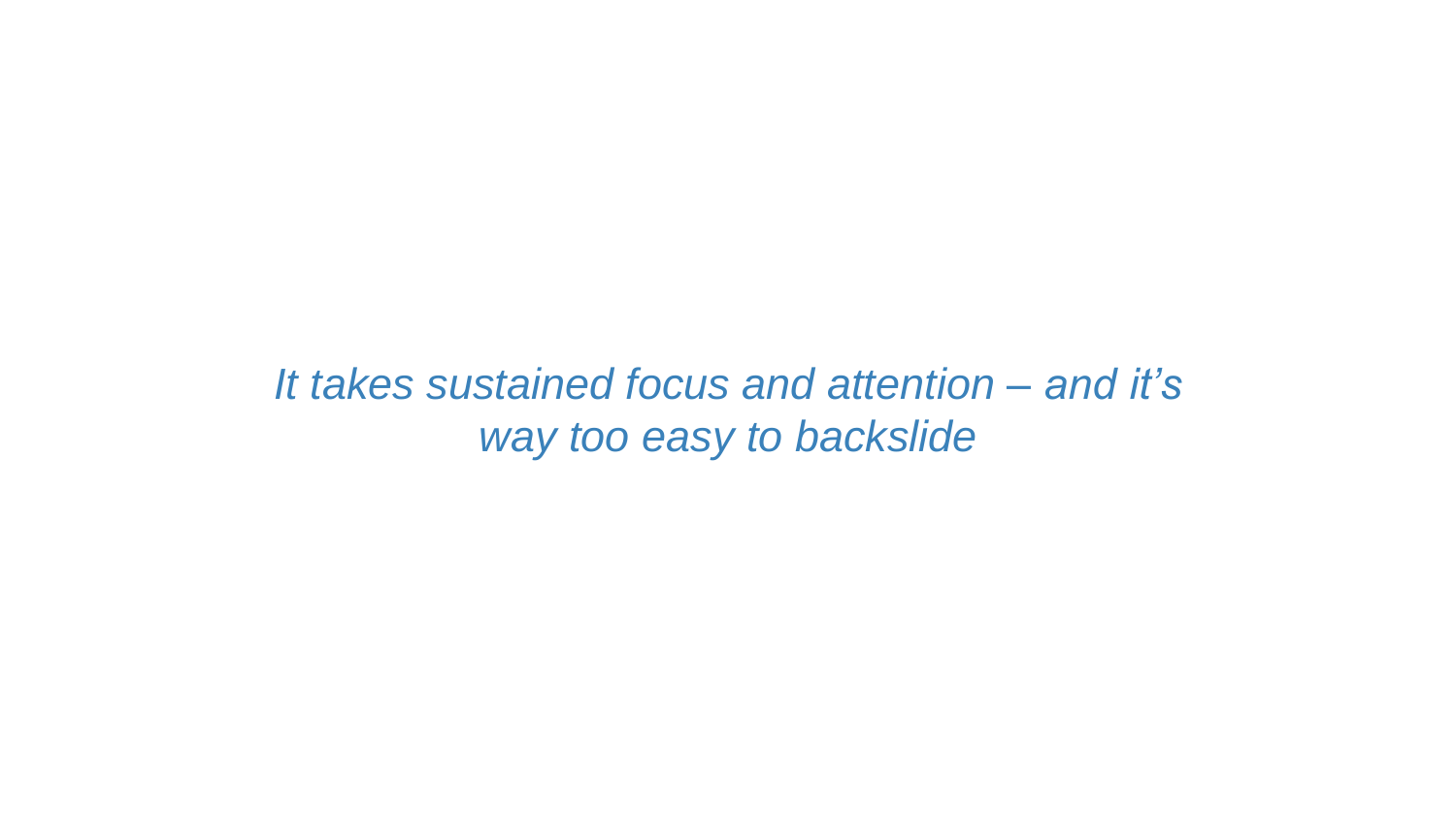*We have to accept that it will take time and things might slow down for a while*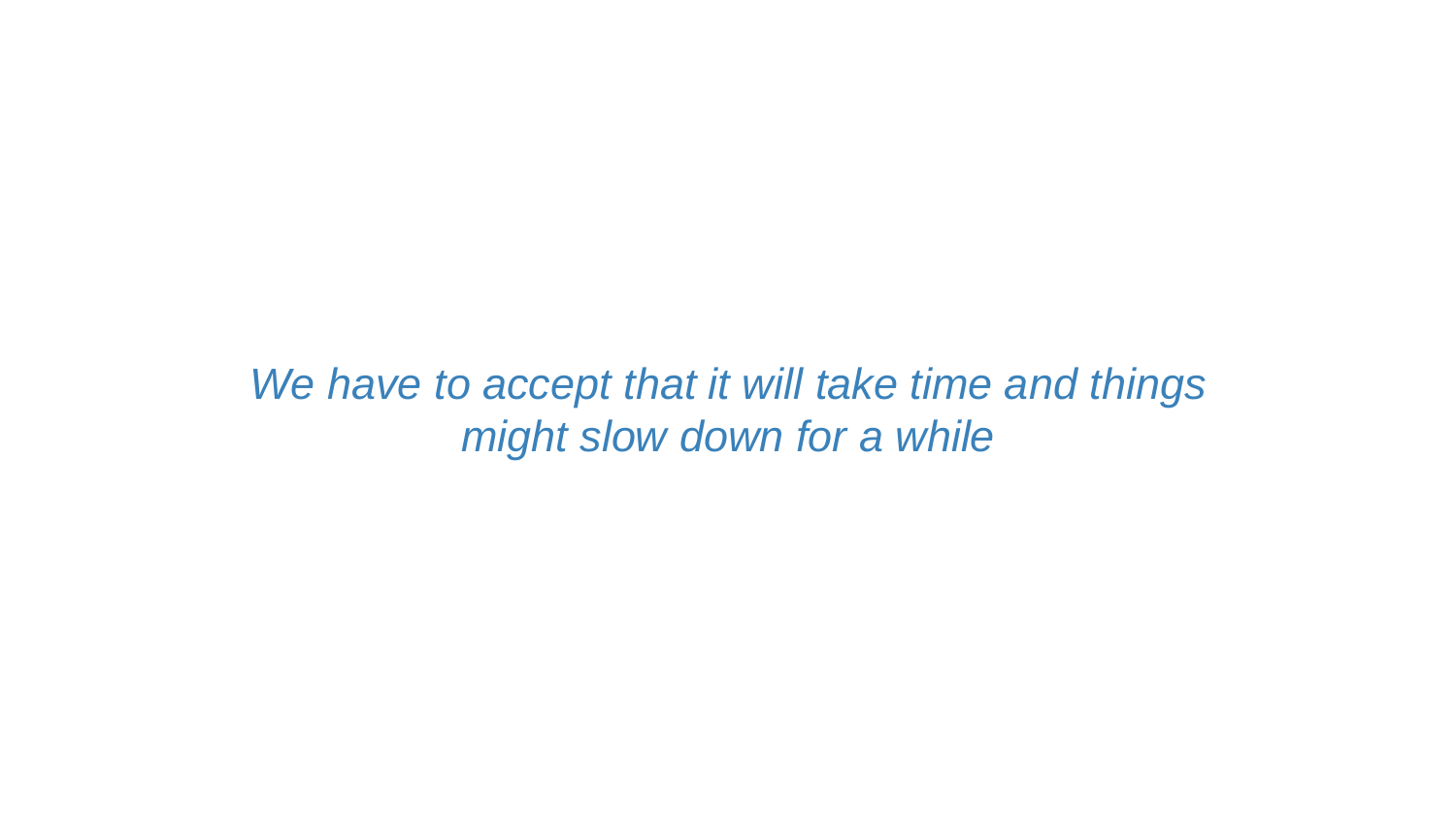*We're not done yet.*